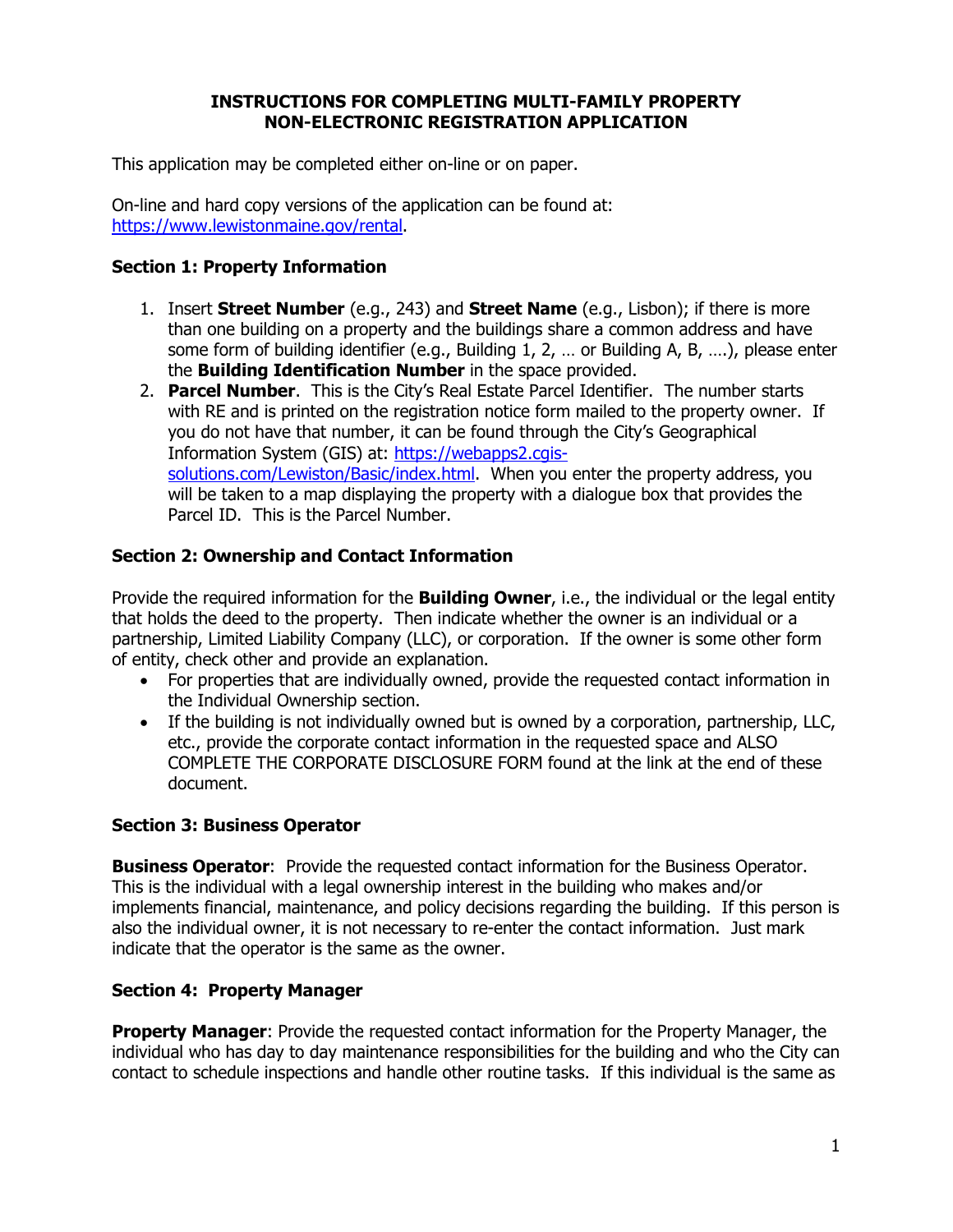either the Business Operator or Owner (if Owner is an individual), just indicate that to avoid reentering the same contact data.

# **Section 5: Emergency Contact**

**Emergency Contact:** This is the individual the City will contact in case of an emergency involving the property. Provide the primary after-hour emergency phone number. If the contact information is the same as the Business Owner (if Owner is an individual), Business Operator, or Property Manager, just indicate that to avoid re-entering the same contact data.

# **Section 6: Dwelling Units and Safety Features**

- Indicate whether the owner of the property lives on the property.
- In the spaces provided, enter the Number of Residential Floors (do not count floors without residences such as basements or floors housing only commercial space), Number of Vacant Units, and the Number of Units by Bedroom Size in the spaces provided. If there are no units with the specified number of bedrooms, enter 0.
- Indicate whether there is a central fire alarm system serving the building. A central system sounds a fire alarm throughout the building when it is activated, unlike a smoke detector serving only an individual apartment or area of the building.
- If there is a single system, indicate whether it is monitored, i.e., it reports to a third party that automatically contacts the fire department when the alarm sounds.
- Indicate if the building has a sprinkler system.
- Indicate if the building has been tested for the presence of lead and the year in which that testing took place. If not known, check DK. If YES, in what year was this done?
- Indicate if the building has been cleared of lead hazards and made either lead free or lead safe. If not known, check DK. If Yes, indicate the year this work was completed.
- Also indicate if there is a lead maintenance plan for the building. Such a plan is designed to ensure that any lead that remains present in the building is managed in such a way as to prohibit its spread due to routine operations such as opening and closing doors or windows, the presence of chipping paint, or maintenance and repair activities. If unknown, mark NO.

# **Signature/Name of Individual Completing Application**

Please enter the name of the person completing the application and sign and date the form in the spaces provided. The individual who signs the form is certifying that the information provided in the application is accurate.

# **Separate Corporate Disclosure.**

If the building is owned by an entity other than an individual, the corporate disclosure form must be completed. That form is available at: [https://www.lewistonmaine.gov/rental.](https://www.lewistonmaine.gov/rental) THIS FORM NEEDS TO ONLY BE COMPLETED ONCE FOR EACH LEGAL ENTITY, REGARDLESS OF THE NUMBER OF BUILDINGS THE ENTITY OWNS. The required information includes:

- 1. Exact Legal Name
- 2. Doing Business As, if any. If the organization is known by a name other than its exact legal name, that name should be entered here.